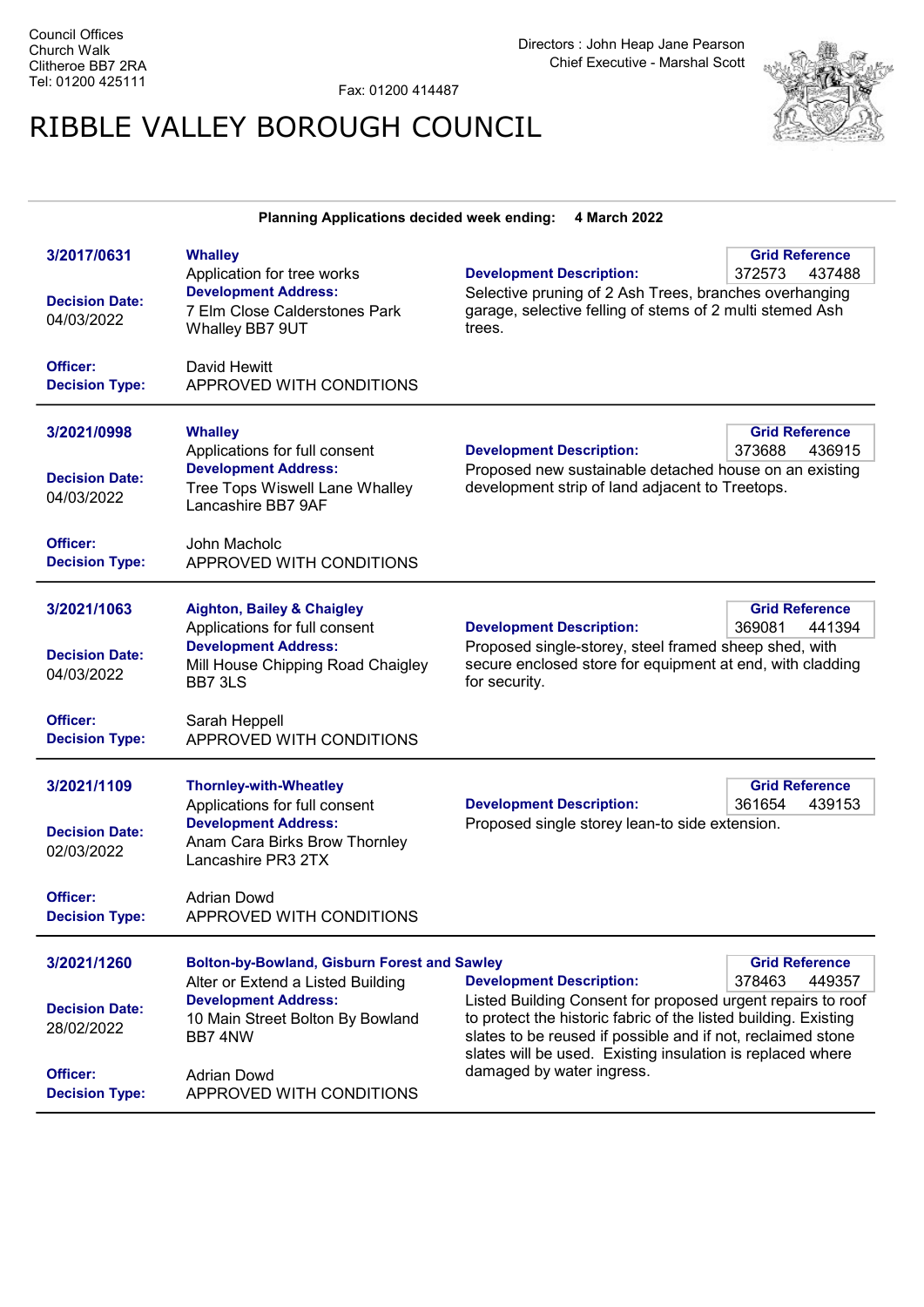| 3/2022/0008<br><b>Decision Date:</b><br>04/03/2022             | <b>Wilpshire</b><br>Applications for full consent<br><b>Development Address:</b><br>12 The Grange Wilpshire BB1 9JU                                                   | <b>Development Description:</b><br>Erection of a raised decking area to rear.                                                                                                                                                      | <b>Grid Reference</b><br>368814<br>432155 |
|----------------------------------------------------------------|-----------------------------------------------------------------------------------------------------------------------------------------------------------------------|------------------------------------------------------------------------------------------------------------------------------------------------------------------------------------------------------------------------------------|-------------------------------------------|
| Officer:<br><b>Decision Type:</b>                              | Sarah Heppell<br>APPROVED WITH CONDITIONS                                                                                                                             |                                                                                                                                                                                                                                    |                                           |
| 3/2022/0025<br><b>Decision Date:</b><br>01/03/2022             | <b>Wilpshire</b><br>Applications for full consent<br><b>Development Address:</b><br>11 Mayfair Crescent Wilpshire<br><b>Blackburn Lancashire</b>                      | <b>Development Description:</b><br>Front bay window                                                                                                                                                                                | <b>Grid Reference</b><br>368651<br>432092 |
| Officer:<br><b>Decision Type:</b>                              | Sarah Heppell<br>APPROVED WITH CONDITIONS                                                                                                                             |                                                                                                                                                                                                                                    |                                           |
| 3/2022/0037<br><b>Decision Date:</b><br>01/03/2022             | <b>Bashall Eaves and Great Mitton</b><br>Application for tree works<br><b>Development Address:</b><br>All Hallows Church Church Lane<br><b>Great Mitton Clitheroe</b> | <b>Development Description:</b><br>Felling of 2 ash trees                                                                                                                                                                          | <b>Grid Reference</b><br>371588<br>439057 |
| Officer:<br><b>Decision Type:</b>                              | David Hewitt<br>APPROVED NO CONDITIONS                                                                                                                                |                                                                                                                                                                                                                                    |                                           |
| 3/2022/0065<br><b>Decision Date:</b><br>04/03/2022             | <b>Grindleton</b><br>Applications for full consent<br><b>Development Address:</b><br>Broomhill Farm Smalden Lane<br>Grindleton Lancashire BB7 4RX                     | <b>Grid Reference</b><br><b>Development Description:</b><br>375690<br>447097<br>Change of use of a cafe associated with an equine centre<br>into two self contained holiday lets at Broomhill Farm                                 |                                           |
| Officer:<br><b>Decision Type:</b>                              | Laura Eastwood<br>APPROVED WITH CONDITIONS                                                                                                                            |                                                                                                                                                                                                                                    |                                           |
| 3/2022/0071<br><b>Decision Date:</b><br>01/03/2022<br>Officer: | <b>Gisburn</b><br>Application for tree works in a conser<br><b>Development Address:</b><br>The Priory Hellifield Road Gisburn<br>BB7 4HQ<br>David Hewitt              | <b>Development Description:</b><br>T1 Yew - crown reduce by 1.5m allround T2 Apple - crown<br>reduce by 2.5m all round T3 Cherry - fell to allow<br>development of holly and other Cherry trees T4 Cedar -<br>reduce leaders by 2m | <b>Grid Reference</b><br>383003<br>448921 |
| <b>Decision Type:</b>                                          | APPROVED NO CONDITIONS                                                                                                                                                |                                                                                                                                                                                                                                    |                                           |
| 3/2022/0081<br><b>Decision Date:</b><br>01/03/2022             | <b>Bashall Eaves and Mitton</b><br>Variation of Condition<br><b>Development Address:</b><br>Woodseave Barn Cross Lane<br>Waddington BB7 3JH                           | <b>Development Description:</b><br>Variation of condition no. 2 (Approved Plans) of planning<br>permission 3/2021/0779 to formalise design changes made<br>to the approved scheme.                                                 | <b>Grid Reference</b><br>371309<br>443862 |
| Officer:<br><b>Decision Type:</b>                              | Laura Eastwood<br>APPROVED WITH CONDITIONS                                                                                                                            |                                                                                                                                                                                                                                    |                                           |